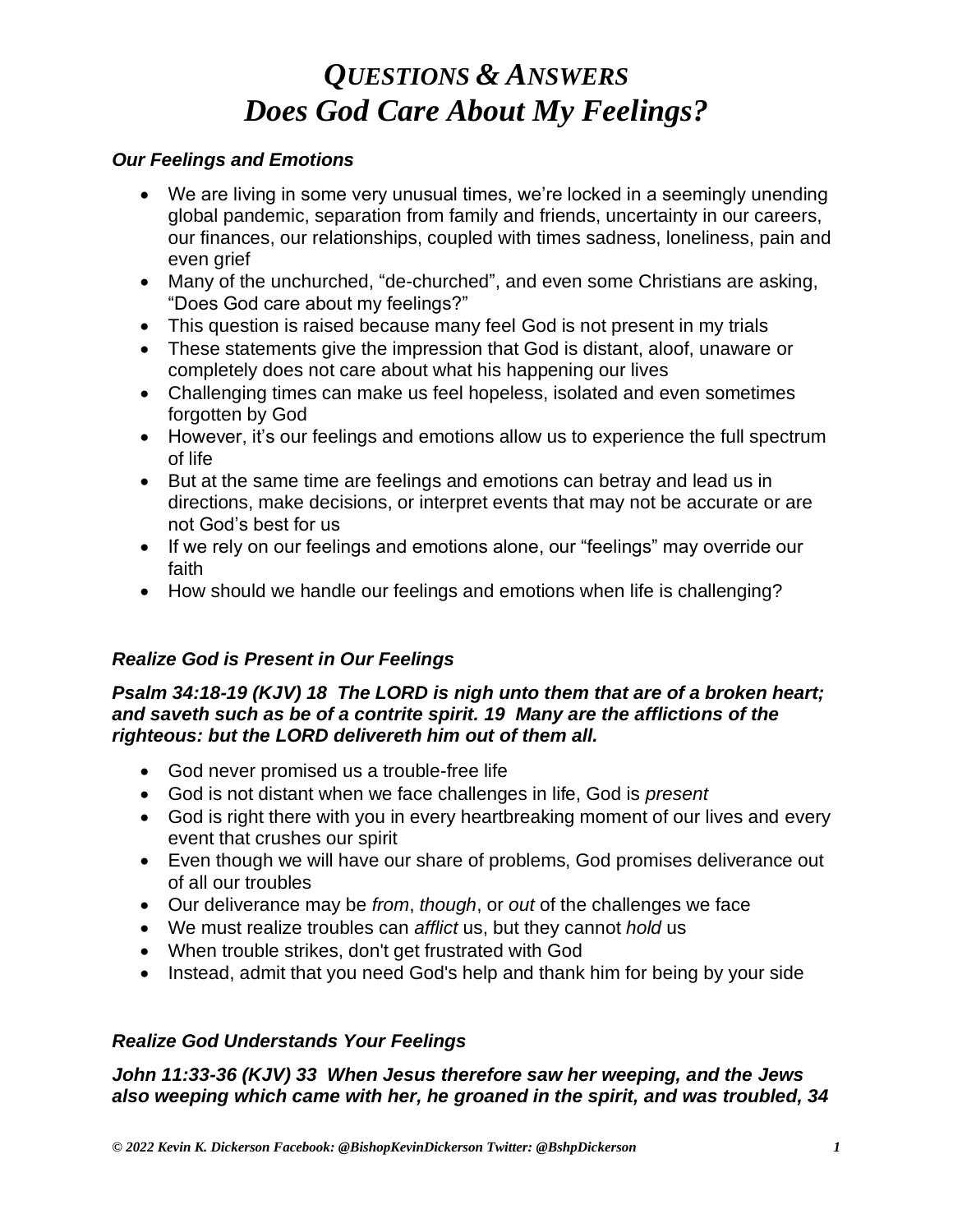### *And said, Where have ye laid him? They said unto him, Lord, come and see. 35 Jesus wept. 36 Then said the Jews, Behold how he loved him!*

- We have a God who cares
- When Jesus saw the weeping and wailing of Mary, Martha and others, Jesus openly wept, too
- Jesus showed that He cares enough for us to weep with us in our sorrow
- Jesus understands and validates our feelings
- We must never be afraid to reveal our true feelings to Jesus, He understands them, because He experienced them
- We can be honest, and we don't have try to hide anything from Jesus

## *Realize God Will Challenge Your Feelings*

#### *2 Timothy 1:6-7 (KJV) 6 Wherefore I put thee in remembrance that thou stir up the gift of God, which is in thee by the putting on of my hands. 7 For God hath not given us the spirit of fear; but of power, and of love, and of a sound mind.*

- Many times, we can have feelings of fear, doubt and defeat
- And during those times we often want people to commiserate with us
- But that's not how God operates, God will challenge our feelings when they don't agree with who we are
- Timothy was fearful of the opposition he was facing as a leader
- Paul challenged Timothy's fears by reminding him that he was *anointed* to lead God's people
- God refuses to allow us to wallow in feelings fear, inadequacy, and low selfesteem, etc. but we must stir up the gift of God that in us
- God will challenge your feelings, God will remind you of His Spirit inside you, but it's *your responsibility* to stir up your gift and get moving

## *Realize God Wants You to Refocus Your Feelings*

*Philippians 4:8-9 (KJV) 8 Finally, brethren, whatsoever things are true, whatsoever things are honest, whatsoever things are just, whatsoever things are pure, whatsoever things are lovely, whatsoever things are of good report; if there be any virtue, and if there be any praise, think on these things. 9 Those things, which ye have both learned, and received, and heard, and seen in me, do: and the God of peace shall be with you.*

- When we get caught up in our feelings, God wants to help *refocus, redirect* our thoughts
- God wants us to *think* on the right things
- To think means to consider, reflect, reason, and ponder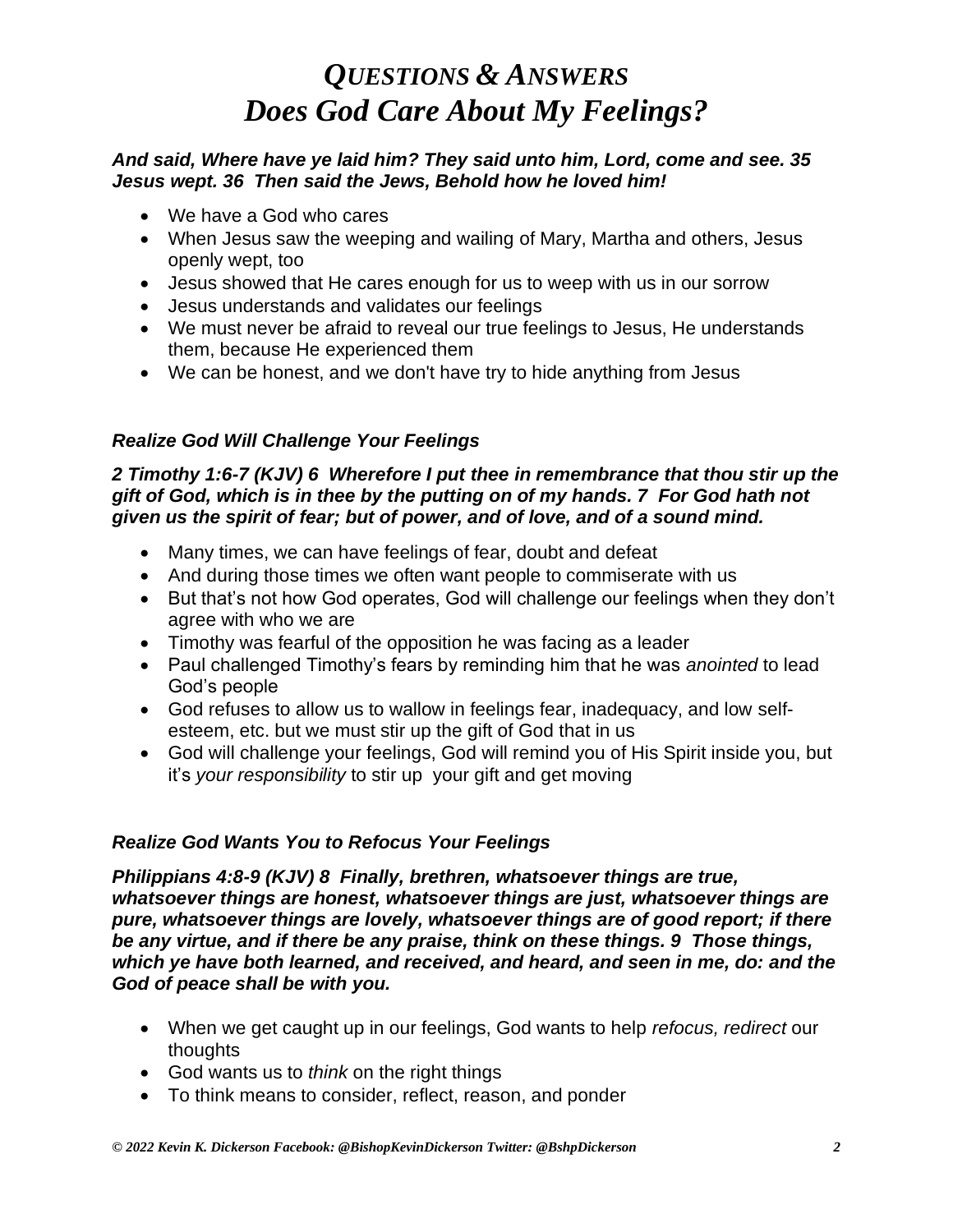- God wants us to refocus our thoughts until they shape our behavior
- When our thoughts are focused on things of the world and the flesh leads to a life anxiety and worry, emptiness and restlessness
- We will never experience true peace in our lives
- We must think on:
	- o *"Whatsoever things are* true*"* real and genuine
	- o *"Whatsoever things are* honest*"* honorable, worthy, revered, highly respected
	- o *"Whatsoever things are* just*"* right and righteous in behavior
	- o "Whatsoever things are *pure*" morally clean, spotless, stainless, chaste, undefiled, free from moral pollution, filth, dirt, and impurities.
	- o *"Whatsoever things are* lovely*"* pleasing, kind, gracious
	- o *"Whatsoever things are of* good report*"* reputable, worthy things
	- o *"If there be any virtue [excellence] and if there be any praise [in any thought] think on these things."*
- The source of this change of thinking is the Word of God
	- $\circ$  It is in the Word of God that a person finds the things that are to fill his mind.
- We must also put what we've learned into practice
	- o It's not enough to *know* what's right to do, we must *do* it
- We must not only *think* the right thoughts, we must *do* the right things
- When refocus our feelings and thinking, the God of peace will be with us

## *Realize God Has Experienced Your Feelings*

#### *Hebrews 4:15 (KJV) 15 For we have not an high priest which cannot be touched with the feeling of our infirmities; but was in all points tempted like as we are, yet without sin.*

- Jesus Christ is our *great High Priest*
- We have a High Priest who *feels* with us
- The word "touched" means to sympathize, feel, and suffer with
- The idea is that Jesus Christ actually suffers when we suffer
- Jesus knows, feels and suffers right along with us when we face any challenge in life
- He actually suffers and hurts right along with us.
- We could ask for no greater Savior; we could have no greater Intercessor; we could long for no greater High Priest to stand before God *for us*.
- We have a High Priest who was tempted in all things just like we are, yet He was without sin.
- He went through every experience and every trial and temptation that we go through.